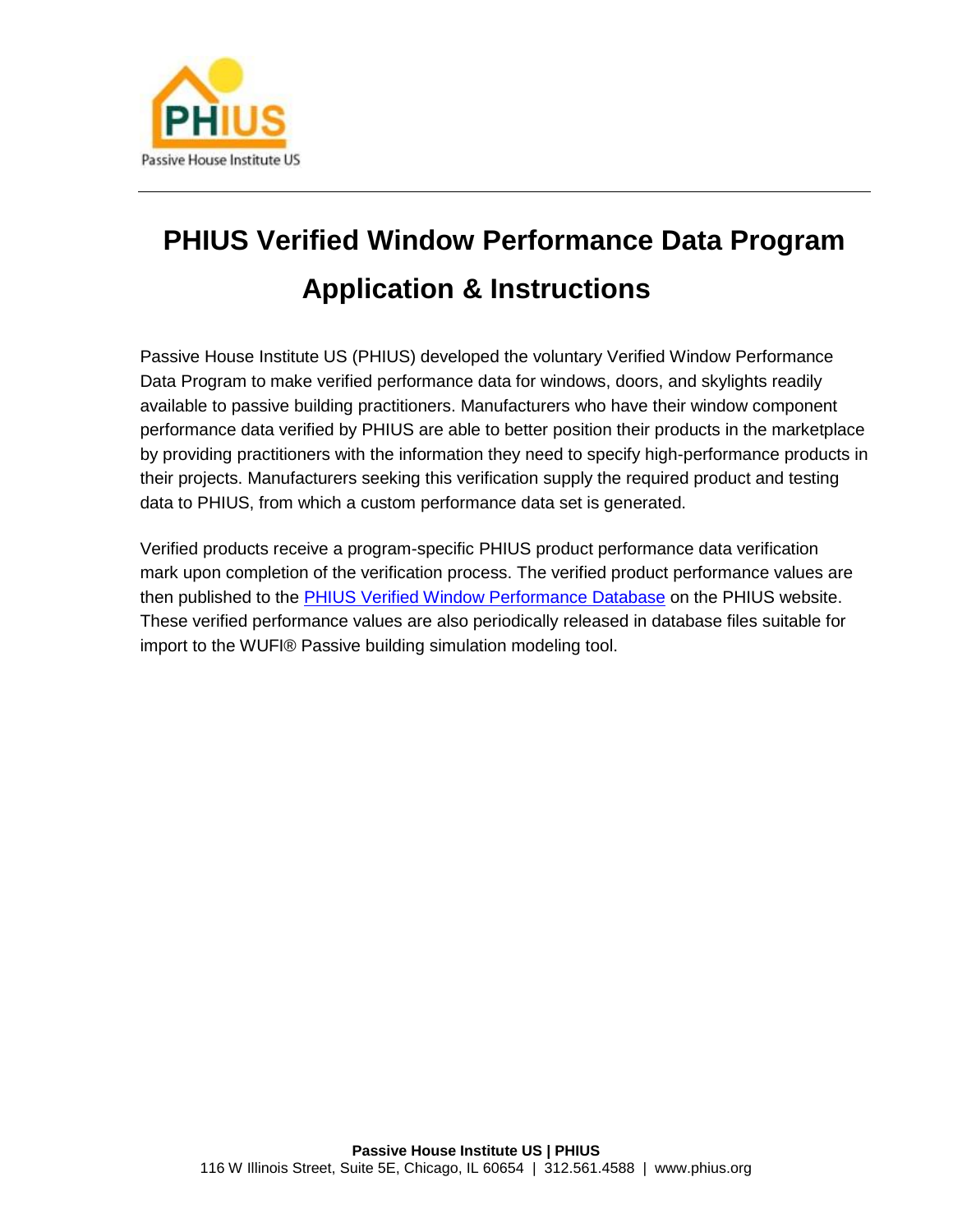## 1. Program Overview

The PHIUS Verified Window Performance Data Program is a voluntary program intended to verify the accuracy and appropriateness of the energy performance data for windows and their components needed to accurately model passive building energy balances. For best accuracy in building energy modeling, window performance data (e.g. U-values) are needed at the component level, that is, for the frame and glass separately, so that the performance of the windows can be calculated for the exact sizes and configurations planned in the project. The verification process follows the appropriate window simulation protocols and conditions for highperformance windows, doors, and skylights.

Two options are available when selecting the calculation protocol:

- ➢ Orange Path: Based on EN standards, this protocol calculates center-of-glass Uvalue per EN 673, center-of-glass solar gain per EN 410, and frame/spacer performance per EN 10077-2.
- ➢ Blue Path: Based on NFRC standards, this protocol generates calculations per ISO 15099.

In addition to the calculations required for the Orange Path and Blue Path protocols, the following information is also calculated:

- Climate-zone-dependent center-of-glass U-value
	- o PHIUS can support the Manufacturer with using WINDOW software to calculate climate-dependent center-of-glass properties upon request.
- Whole-window U-value for a standard size unit

To pursue the Blue Path data verification method, [contacting a qualified NFRC simulator](file:///C:/o%09http/::www.phius.org::phius-certification-for-buildings-and-products:phius-verified-window-performance-data-program:find-a-qualified-simulator-) is the first step. To pursue the Orange Path, please contact Graham Wright, Senior Scientist and Product Program Manager, at [graham@passivehouse.us.](mailto:graham@passivehouse.us)

Regardless of which calculation protocol is selected, the resulting verified performance data labels have the same format and include the following information:

- Frame U-value
- Linear bridge coefficient for the spacer/edge-of-glass effect
- Center-of-glass U-value
- Center-of-glass solar heat gain coefficient (SHGC)

The differences between the two calculation protocols are that for the Blue Path the data are taken from the Lawrence Berkley National Laboratory (LBNL) THERM and WINDOW files that are minimally modified from NFRC standards instead of recalculated per CEN standards as with the Orange Path. This entails converting the extra heat loss from NFRC's 2.5-inch-wide edge-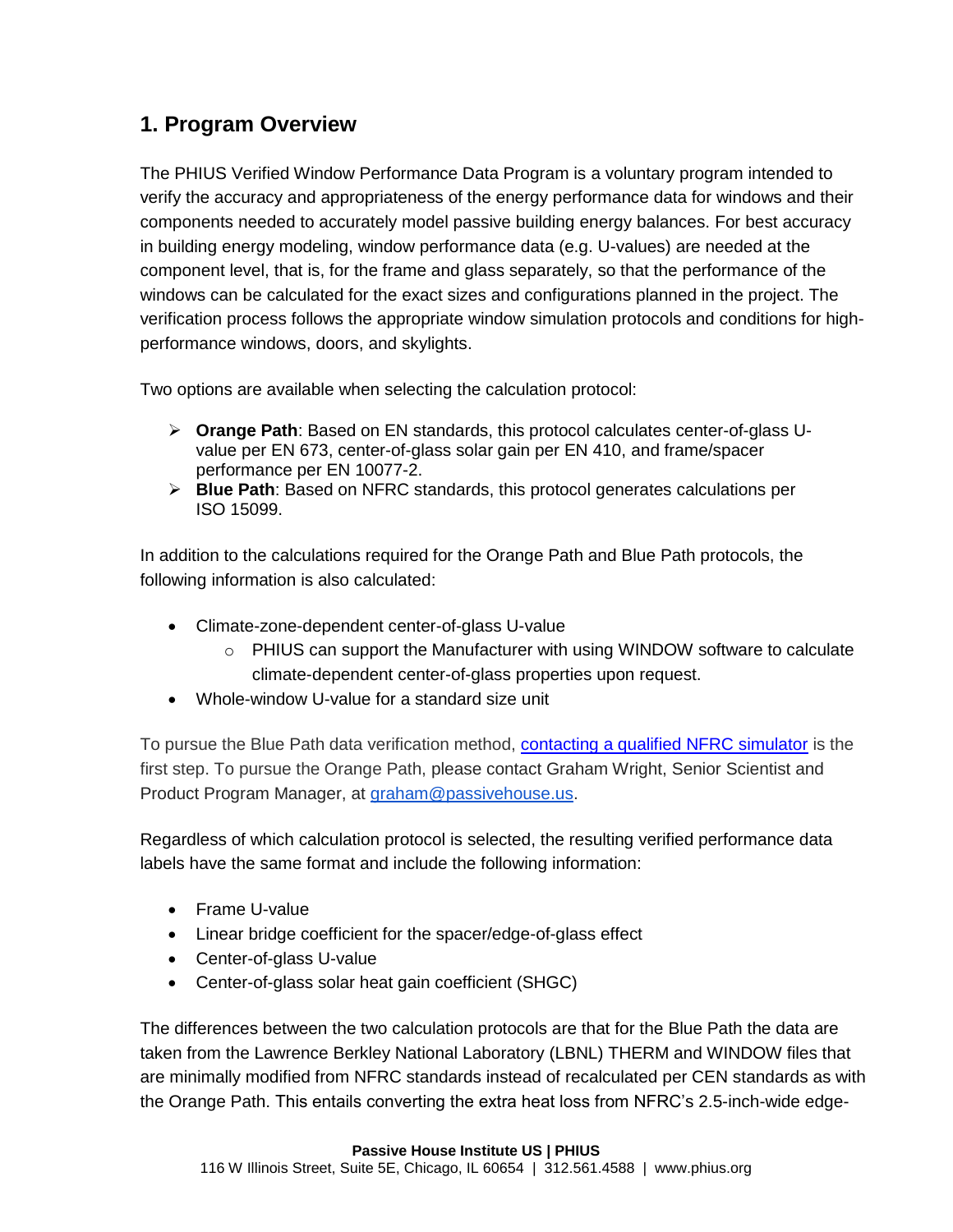of-glass area into an equivalent linear coefficient. Manufacturers who have already (or are currently pursuing) an NFRC rating should select the Blue Path in order to save time and money by avoiding additional calculation costs. By selecting the Orange Path, Manufacturers receive compatible/comparable ratings to the values typically assigned to imported European windows. Both protocols support passive building practitioners with the component-level window data they need to perform building energy modeling.

The color difference on the data label (Blue Path and Orange Path) are used to indicate that the CEN and NFRC methods are not strictly comparable for comparison shopping purposes due to subtle calculation method differences between the two protocols. However, for building energy modeling and PHIUS+ certification purposes both data sources are considered valid.

#### 1.1 Data Verification Protocol

#### 1.1.1 Orange Path

- 1. The Manufacturer works with the PHIUS Program Manager to determine the scope of work, after which PHIUS develops the quoted cost for the job (not-to-exceed estimate, current pricing information is available upon request). The Agreement is then executed and PHIUS invoices the Manufacturer for the down payment.
- 2. The Program Manager assigns an independent third-party calculation provider/simulator, licensed and trained through PHIUS, to perform the necessary calculations and simulations.
- 3. A Reviewer performs a review and spot check of the calculations and informs the Simulator of any required corrections. The Program Manager may act as the Reviewer or delegate this task to another Simulator.
- 4. Once confirmed by the Reviewer, the results are sent to PHIUS for final review. Once approved, the results are shared with the Manufacturer and PHIUS invoices the Manufacturer for final payment.
- 5. The PHIUS product performance data verification mark is awarded and the values are published in the [PHIUS Verified Window Performance Database.](http://www.phius.org/phius-certification-for-buildings-and-products/phius-product-data-certification/find-compare-windows)

#### 1.1.2 Blue Path

- 1. The Manufacturer contacts an NFRC-accredited Simulation Laboratory with a Certified Simulator on staff who has been trained to do the PHIUS conversion and is licensed to use the software to produce Blue mode PHIUS data labels. A list of qualified simulators can be found on the [Find a Qualified Blue Path Simulator](file:///C:/o%09http/::www.phius.org::phius-certification-for-buildings-and-products:phius-verified-window-performance-data-program:find-a-qualified-simulator-) page.
- 2. The Manufacturer works with the PHIUS Program Manager to determine the scope of work, after which PHIUS develops the quoted cost for the job. PHIUS works with the NFRC Simulator to determine the scope of the job and pricing to produce the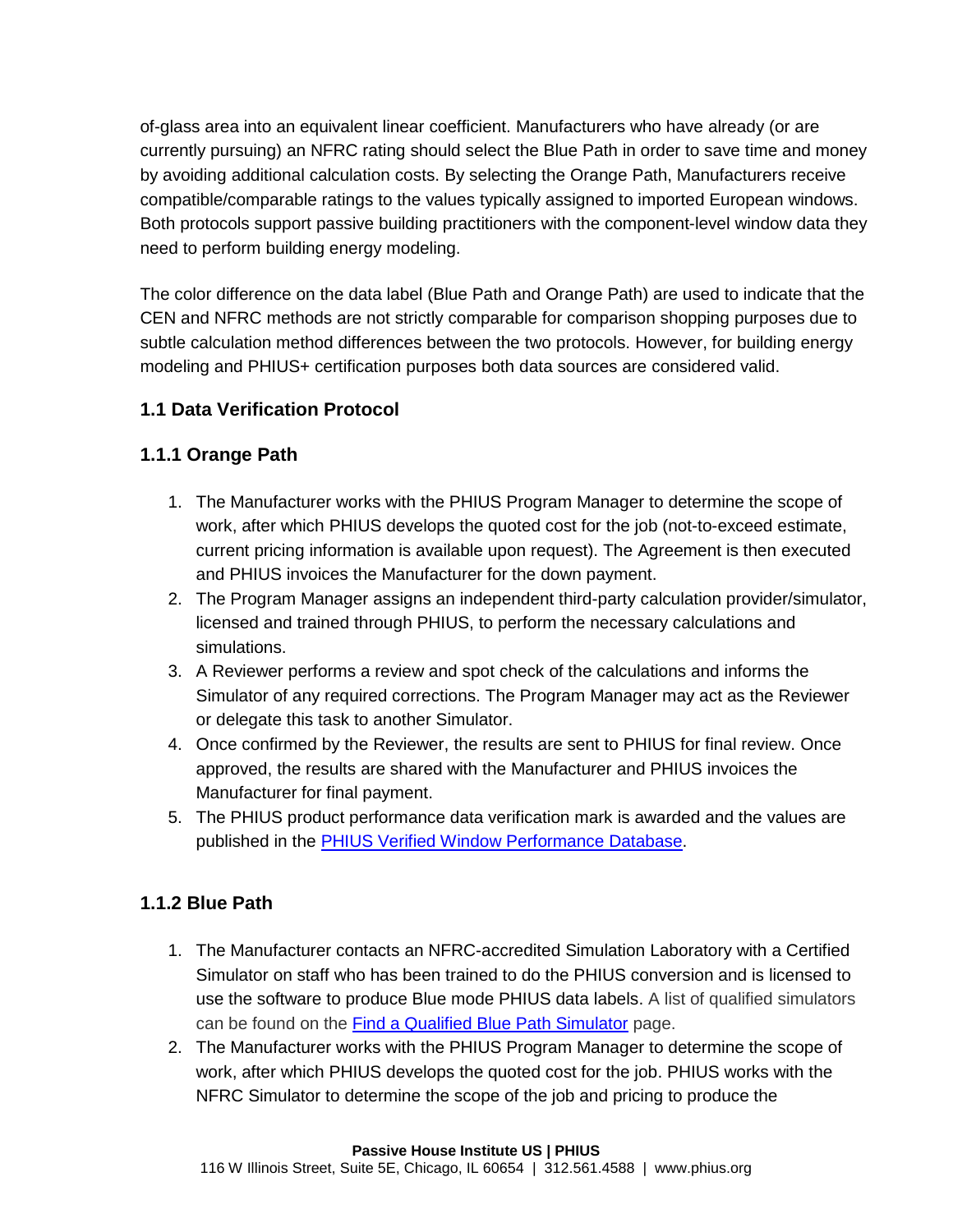calculations. The calculation and inspection work proceeds per NFRC standard practice.

- 3. PHIUS will provide support information to the Manufacturer to facilitate using WINDOW to calculate climate-dependent center-of-glass properties upon request.
- 4. The NFRC-accredited Simulation Laboratory sends converted THERM and WINDOW files to PHIUS for inspection. The inspection may be performed by PHIUS or by a PHIUS-trained NFRC Inspection Agency.
- 5. The NFRC-accredited Simulation Laboratory sends the PHIUS data labels, THERM files, and WINDOW database to the Manufacturer.
- 6. The NFRC-accredited Simulation Laboratory sends the label-producing PHIUS workbooks to PHIUS.
- 7. The Manufacturer contacts PHIUS to identify which products are to be listed on the PHIUS website and pays the respective listing fee.
- 8. The PHIUS product performance data verification mark is awarded and the values are published to the [PHIUS Verified Window Performance Database.](http://www.phius.org/phius-certification-for-buildings-and-products/phius-product-data-certification/find-compare-windows)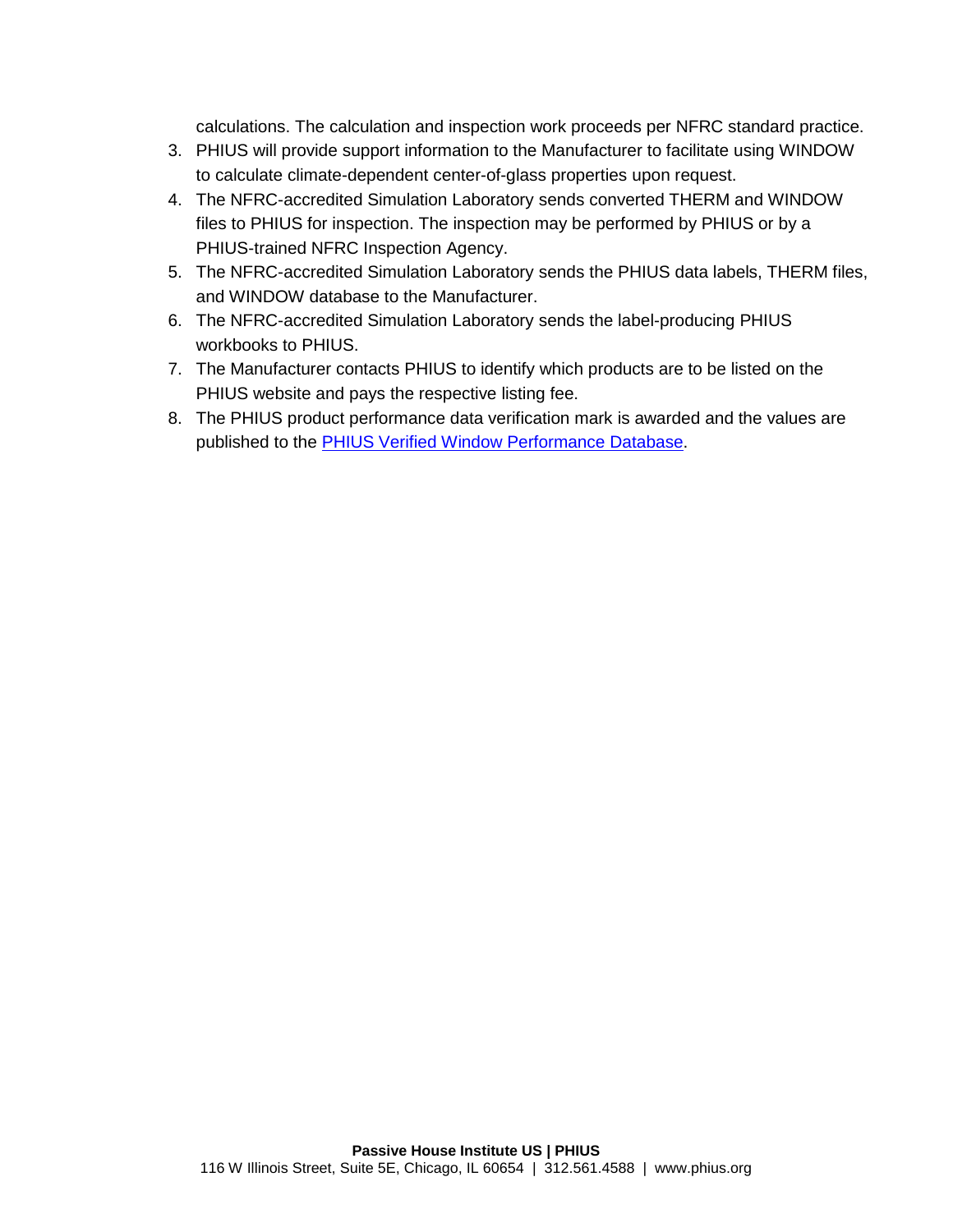## 2. Program Submittal Requirements and Prerequisites

#### 2.1 Requirements for Orange Path Verification

Since the calculations for Orange Path Verification are done using THERM and WINDOW software, the individual glass layers must be listed in the [International Glazing Database](http://windowoptics.lbl.gov/data/igdb) (IGDB) that comes with WINDOW. If the product(s) have current NFRC ratings and the Manufacturer can obtain the THERM (.thm) or WINDOW (.mdb) files from the NFRC-accredited Simulation Laboratory, these can serve as cost-saving starting points.

- 2.1.1 Manufacturer Deliverables (required for price quote)
	- $\Box$ Number of unique glazing systems. Omit from the count those glazing systems for which a current pre-existing NFRC WINDOW glazing system library file is available. Due to the way the recommendation criteria work, it is recommended to have at least one high-gain and one low-gain glazing (see Appendix A).
		- # Glazing Systems =
	- Number of one-lite products, such as fixed, awning, or tilt-turn. Each  $\Box$ frame-glass-spacer combination, or NFRC "group leader", constitutes a product. Refer to the NFRC 100 clause 4.2.4 for grouping rules.
		- $\bullet$  # One-Lite Products =
		- Number of two-lite products, such as double-hung or sliding door.
			- $\bullet$  # Two-Lite Products =

 $\Box$ 

 $\Box$ 

 $\Box$ 

- Number of unique frame cross-sections to be newly modeled. For example, head, sill, and jamb all using the same extrusion count as one, but meeting rails count separately. Omit from the count any frame crosssections for which current pre-existing NFRC THERM files are available. Count cross-sections for multi-chamber vinyl or fiberglass frames separately from other frame types.
	- # New Multi-Chamber Vinyl or Fiberglass Frame Cross-Sections =
	- # New Wood or Other Material Frame Cross-Sections =
- Number of spacers (spacer-edge-seal-assemblies) to be newly modeled. Omit from the count any spacers which are represented in current preexisting THERM files being submitted, and any listed in the table of premodeled spacers below.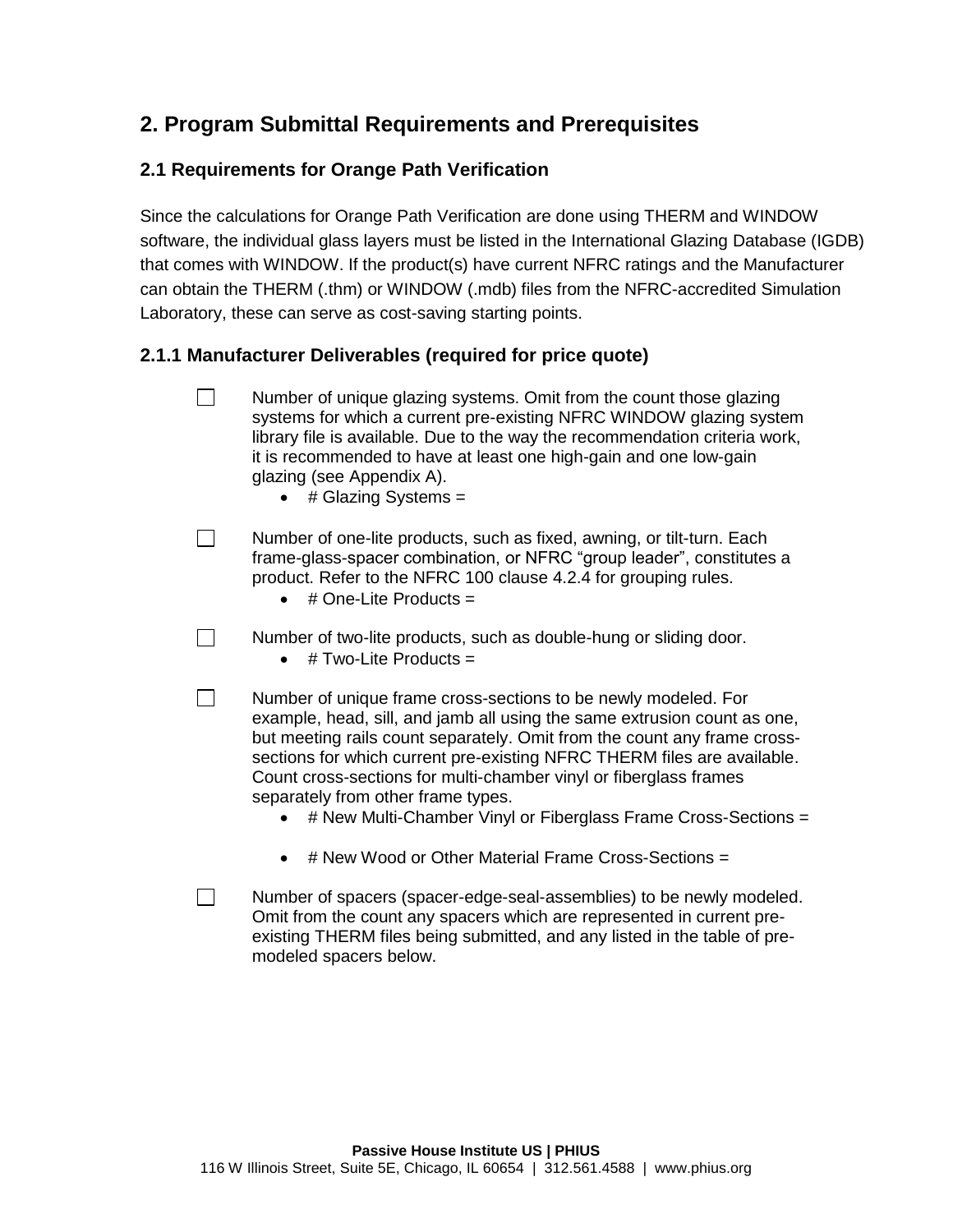| <b>Pre-Modeled Spacers</b>          |  |
|-------------------------------------|--|
| Cardinal XL Edge                    |  |
| <b>Cardinal Endur</b>               |  |
| Chromatech Ultra F                  |  |
| Intercept Ultra Standard Dual Seal  |  |
| <b>Quanex Duralite</b>              |  |
| <b>Quanex Duraseal</b>              |  |
| <b>Quanex Tri-Seal Premium Plus</b> |  |
| Quanex Super Spacer                 |  |
| Swisspacer Ultimate                 |  |
| Swisspacer V                        |  |
| <b>Technoform TGI NA</b>            |  |
| Thermix                             |  |

 $\bullet$  # New Spacers =

 $\Box$ Number of installation situations to be pre-calculated. Each situation consists of a product-wall combination, that is, the pricing covers calculation for sill, jamb, and head.

- # Installation Situations to be Pre-Calculated =
- 2.1.2 Manufacturer Deliverables (required for execution)

 $\Box$ 

List of desired frame/spacer/glazing combinations. Please fill out the order matrix sheet included in a separate Excel workbook available from PHIUS.

- $\Box$ Dimensioned drawings of window and window components showing all cross-sections and with materials clearly indicated (e.g. by different patterns).
	- The thermophysical properties of materials used are obtained from appendices A, B, and C in NFRC 101.
	- Pre-existing THERM files from NFRC simulators are acceptable for documentation of *material properties*, but such files do not suffice alone for documentation of the *cross-section geometry*.
	- Manufacturer agrees to respond to any requests for clarification, such as to the continuity or intermittency of pictured elements in the direction "into the page".

The Manufacturer may choose the preferred option(s) for supporting the calculation of window installation thermal bridge coefficients ("psi-install"). These offer different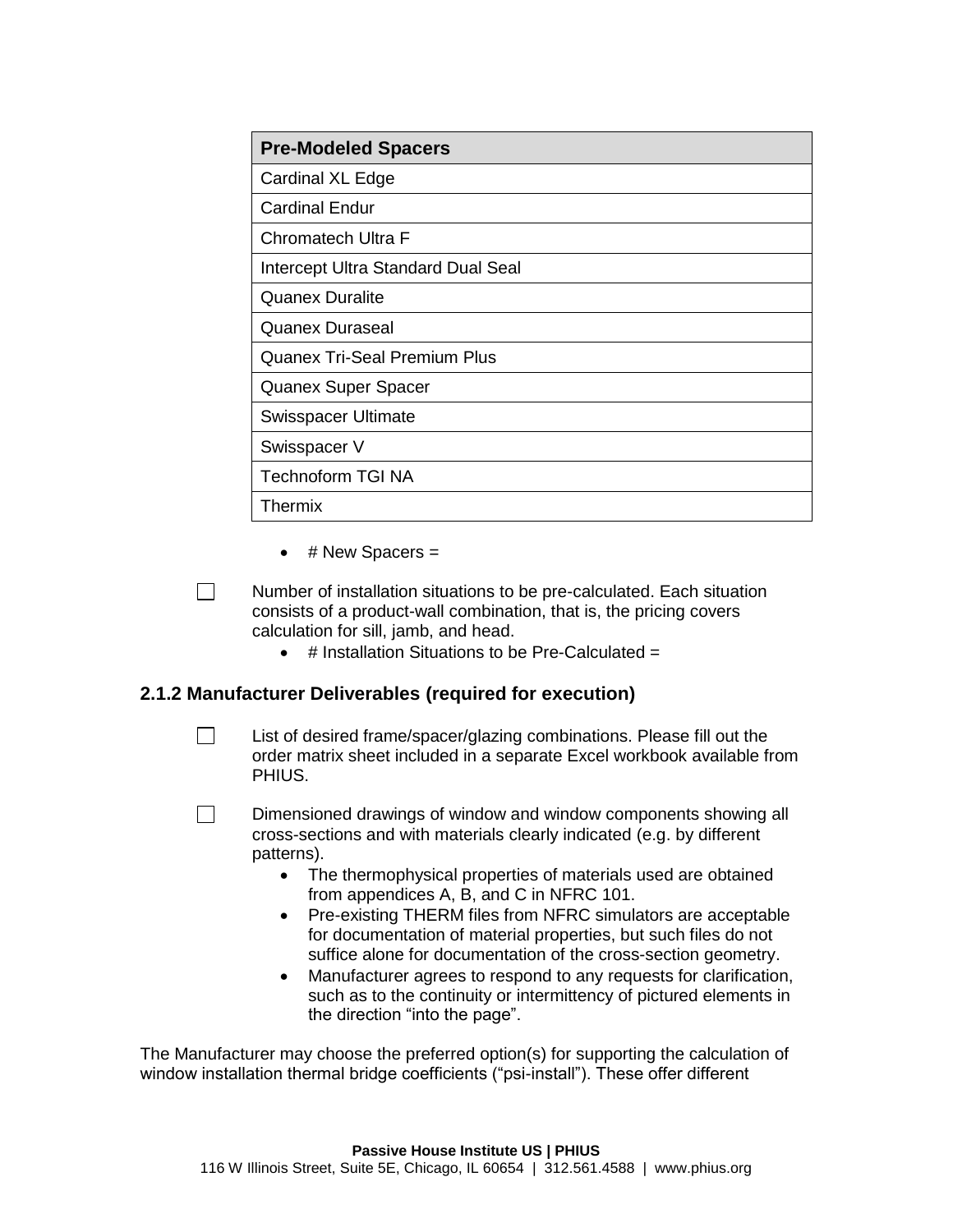degrees of technical data disclosure and are not mutually exclusive. Please check at least one box below:

|                                            | Option A: Allow PHIUS to publish/disclose the PHIUS-verified THERM<br>models for use by third parties (CPHCs) for custom generation of psi-<br>install values. (preferred option)                             |  |  |
|--------------------------------------------|---------------------------------------------------------------------------------------------------------------------------------------------------------------------------------------------------------------|--|--|
|                                            | Option B: Offer psi-install calculations as an in-house technical support<br>service.                                                                                                                         |  |  |
|                                            | Option C: Similar to Option B, but outsourced to PHIUS. PHIUS may<br>assign psi-install jobs to its qualified Simulators, or, in connection with a<br>building certification project, to certification staff. |  |  |
| 2.1.3 Manufacturer Deliverables (optional) |                                                                                                                                                                                                               |  |  |

Please check all that apply:

- $\Box$ Pre-existing THERM files or NFRC WINDOW files
- $\Box$ ASTM E-283 airtightness test results
- $\Box$ Desired psi-install option calculations and drawings to scale of the install details in section and plan. Psi-install calculation results, including install details, will be published to the PHIUS database in addition to the window's other verified performance values.
- 2.2 Requirements for Blue Path Verification
- 2.2.1 Manufacturer Deliverables (required for execution)

The Manufacturer may choose the preferred option(s) for supporting the calculation of window installation thermal bridge coefficients ("psi-install"). These offer different degrees of technical data disclosure and are not mutually exclusive. Please check at least one box below:

| $\Box$ | Option A: Not applicable to Blue Path. |
|--------|----------------------------------------|
|--------|----------------------------------------|

- $\Box$ Option B: Offer psi-install calculations as an in-house technical support service.
- $\Box$ Option C: Similar to Option B, but outsourced to PHIUS. PHIUS may assign psi-install jobs to its qualified Simulators, or, in connection with a building certification project, to certification staff.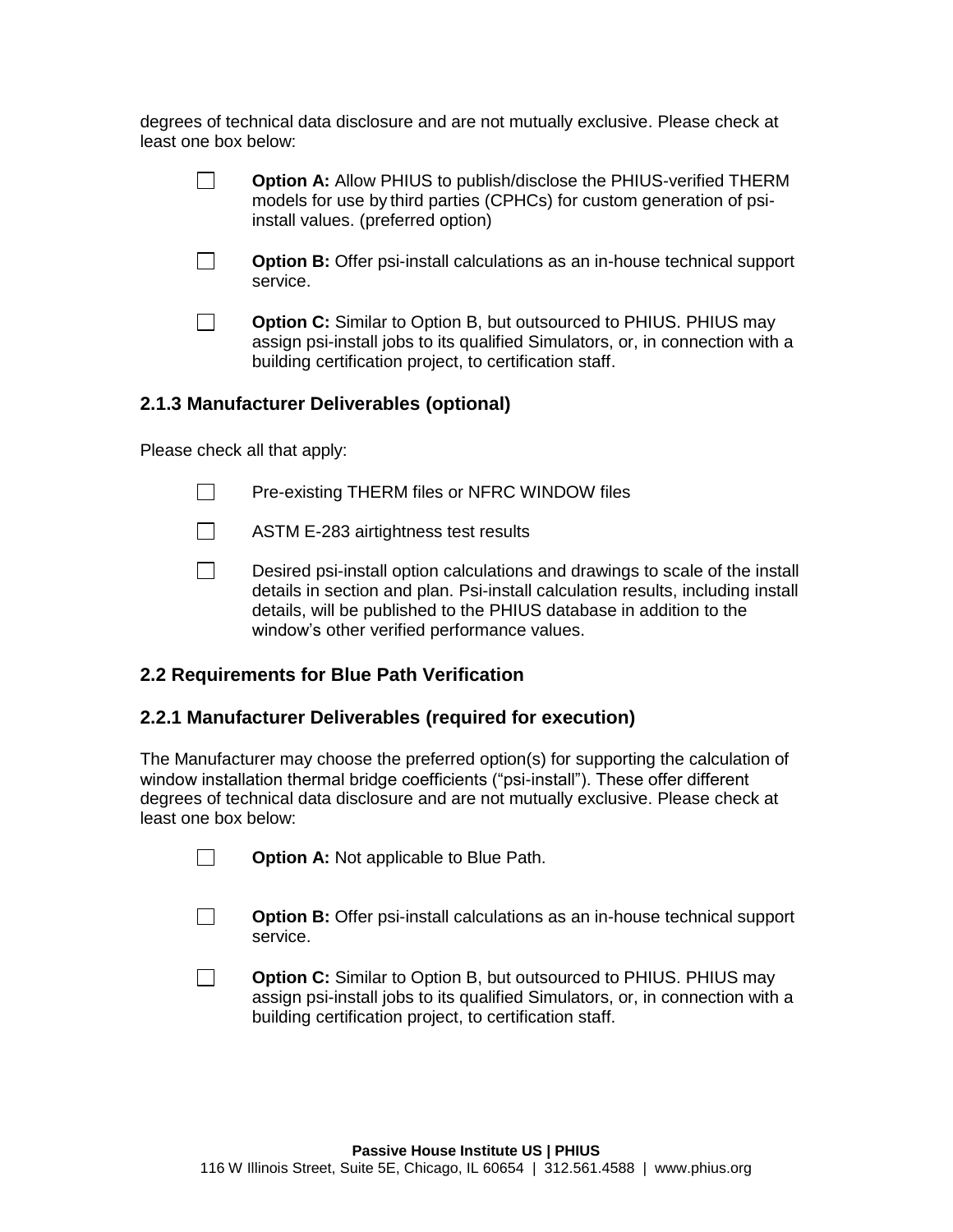## 2.2.2 Manufacturer Deliverables (optional)

Please check all that apply:

- $\Box$ ASTM E-283 airtightness test results
- $\Box$ Desired psi-install option calculations and drawings to scale of the install details in section and plan. Psi-install calculation results, including install details, will be published to the PHIUS database in addition to the window's other verified performance values. Manufacturer must provide PHIUS with the necessary THERM models of the frame cross-sections.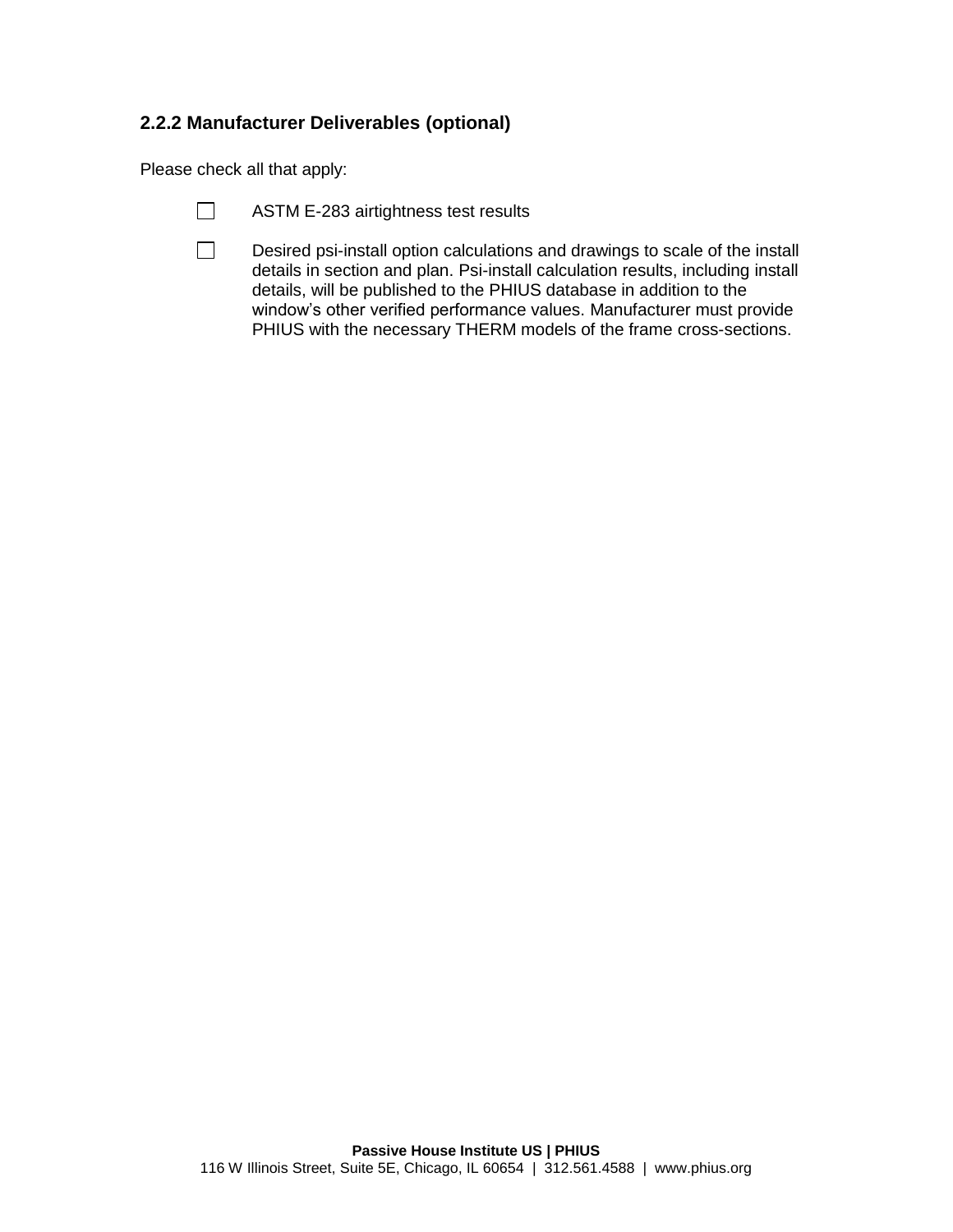#### 3. Verification Process

Once this Agreement is executed and PHIUS has received down payment from the Manufacturer, the verification process proceeds as follows for the Orange Path and Blue Path calculations methods accordingly.

- 3.1 Verification Process for Orange Path Calculation
	- 1. PHIUS Program Manager assigns job to a Simulator.
		- o Simulators receive jobs "in rotation". Turns may be skipped, but the Program Manager may require a Simulator to take a job.
		- $\circ$  The Simulator performs window calculations and/or psi-install calculations within a specified timeframe and reports THERM files and auxiliary calculation spreadsheets to PHIUS. The Simulator communicates requests for clarification as needed to the Program Manager.
		- $\circ$  If the deadline passes and the required information has not been received from the Simulator, PHIUS may assign the task to another provider!
	- 2. Program Manager assigns Reviewer for window calculations.
	- 3. Reviewer checks window calculations, communicates feedback to Simulator, and captures any protocol issues in the process.
	- 4. Accepted results from the Reviewer (if other than the Program Manager) are then submitted back to the Program Manager for final review, issuing of certificate, and publishing of the results.
	- 5. PHIUS invoices Manufacturer for balance of payment and listing fee.

The review period for the licensed window simulator and the second peer reviewer is 5 weeks from the date of complete receipt of all required documentation and clarifications under Section 2, acceptance of the not-to-exceed estimate, and receipt of down payment. Once PHIUS receives the results back from the simulation and review process, senior research staff will review the data again within two weeks of receipt and issue a final notification of the results to the Manufacturer, which will be sent out via email.

Manufacturers can request a review of possible contested results. PHIUS will consider the request and make a final determination after one week. No further appeal is possible after the Manufacturer has been informed about the decision. Any legal challenge of the verification result is excluded.

#### 3.2 Verification Process for Blue Path Calculation

Upon receipt by PHIUS of:

- Calculation workbooks from the NFRC Simulator,
- Inspection notice from IA or WINDOW and THERM files to be inspected from NFRC Simulator,
- Notice from Manufacturer as to products to be listed, and
- Execution of this Agreement,
- The verification process for the Blue Path Calculation proceeds as follows.
- 1. Program Manager reviews any WINDOW and THERM files to be inspected.
- 2. If the scope of the job includes pre-calculation of installation situations, the PHIUS Program Manager assigns the job to a Simulator.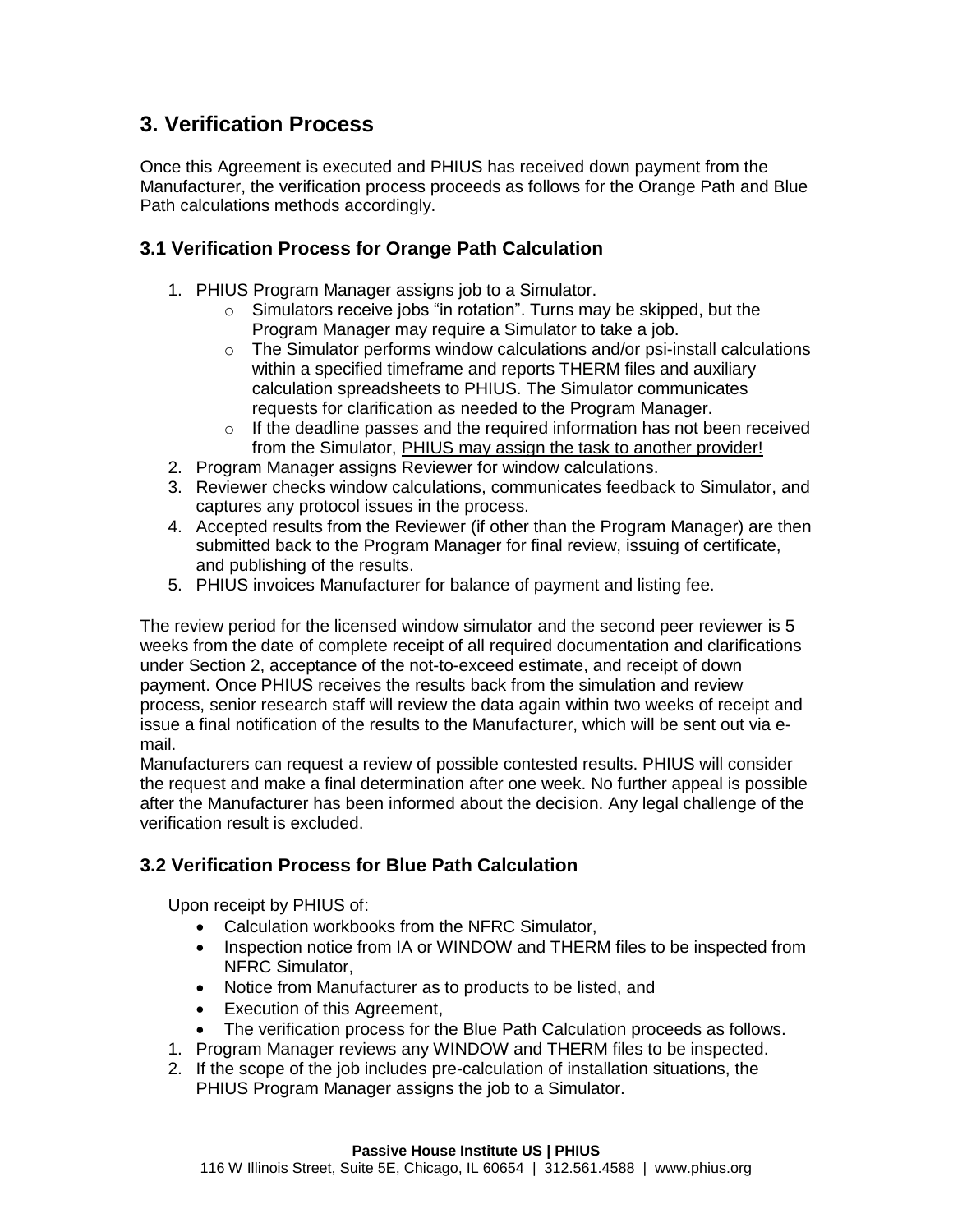- $\circ$  Simulators receive jobs "in rotation". Turns may be skipped, but the Program Manager may require a Simulator to take a job.
- $\circ$  The Simulator performs psi-install calculations within a specified timeframe and reports THERM files and auxiliary calculation spreadsheets to PHIUS. The Simulator communicates requests for clarification as needed to the Program Manager.
- o If the deadline passes and the required information has not been received from the Simulator, PHIUS may assign the task to another provider!
- 3. Program Manager assigns Reviewer for psi-install calculations.
- 4. Reviewer checks psi-install calculations, communicates feedback to Simulator, and captures any protocol issues in the process.
- 5. Accepted results from the Reviewer (if other than the Program Manager) are then submitted back to the Program Manager for final review, issuing of certificate, and publishing of the results.
- 6. PHIUS invoices Manufacturer for balance of payment and listing fee.

## 4. PHIUS Verified Product Performance Data Program Manufacturer Privileges / Obligations

- The manufacturer, specific product details, and verified product performance data values will be listed in the [PHIUS Verified Window Performance Database](http://www.phius.org/phius-certification-for-buildings-and-products/phius-product-data-certification/find-compare-windows) on the PHIUS website. Optionally, the THERM files for psi-install calculation support and ASTM E-283 test data may also be published.
- PHIUS will deliver the following custom calculated window values to the Manufacturer: Ucog, SHGC, U-frame, frame widths, psi-spacer, and if elected the psi-install values for the number of specified varying installations.
- The validity of the verified data and duration of the listing in the online PHIUS database continues for a period of two years or until the Manufacturer makes any changes to the design/composition of the product, whichever comes first, after which the verification designation automatically expires. If no changes are made to the design/composition of the product after two years, the certification can be renewed for an additional two-year period for the nominal fee of \$500.00. If any changes are made to the design/composition of the product, it must be reverified.
- Manufacturers who are sponsors of Passive House Alliance US (PHAUS) will receive a discount on the verification fee based upon the listed membership benefits for their respective sponsorship level.
- Subject to the terms of a separate written license, the Manufacturer may use the program-specific PHIUS product performance data verification mark graphic in conjunction with the specific product and verified product performance data only.
	- o The Manufacturer will be granted access to the verification mark logo according to use guidelines issued by PHIUS to designate the PHIUS Verified Product Performance Data status.
	- o The verification of performance data is product specific. The data verification mark *is not transferable* to other products of the same manufacturer.
	- o The term "PHIUS Verified" is not to be used standing alone, but must always be accompanied by at least one piece of performance data, such as "PHIUS-recommended for Climate Zone 4", "PHIUS-rated U≤0.18, or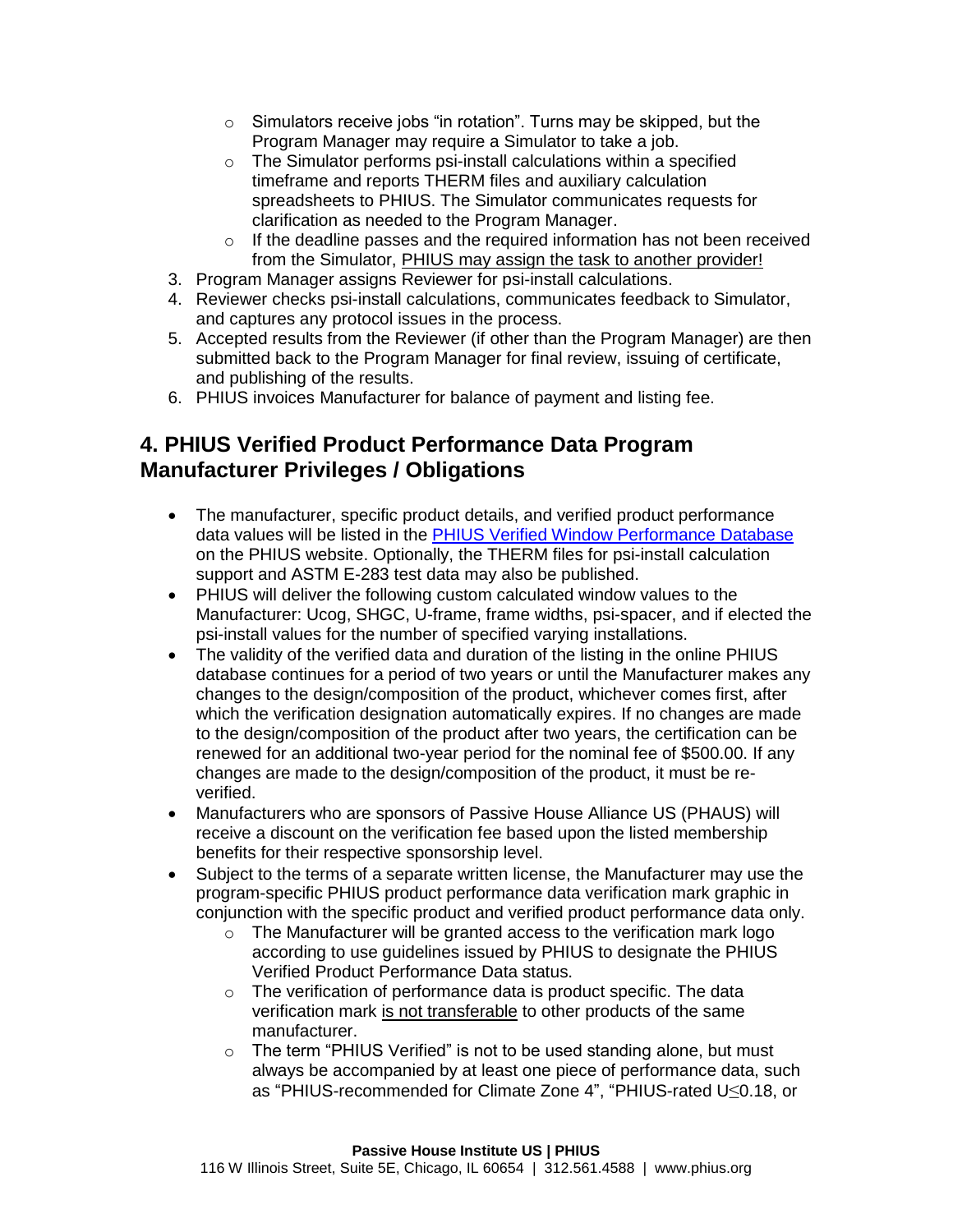"PHIUS frame/spacer grade B".

- PHIUS reserves the right to terminate and revoke the PHIUS Verified Product Performance Data Certificate and all rights of use of the data verification mark graphic if the Manufacturer:
	- $\circ$  Falsely represented their product data in the marketplace, documents submitted with the application, or any material misrepresentation made by the Manufacturer; or
	- o Submitted falsified information to obtain the certification for a product; or
	- o Promotes products as having obtained PHIUS Verified Window Performance Data evaluation while they have not.

The program Registrant agrees that by signing this application form he/she has read and agrees to the terms of the "PHIUS Verified Window Performance Data Program Application Instructions". The Registrant agrees to acknowledge, accept, and abide by PHIUS verification determination procedures. PHIUS reserves the right to update or change the requirements of this program at any time.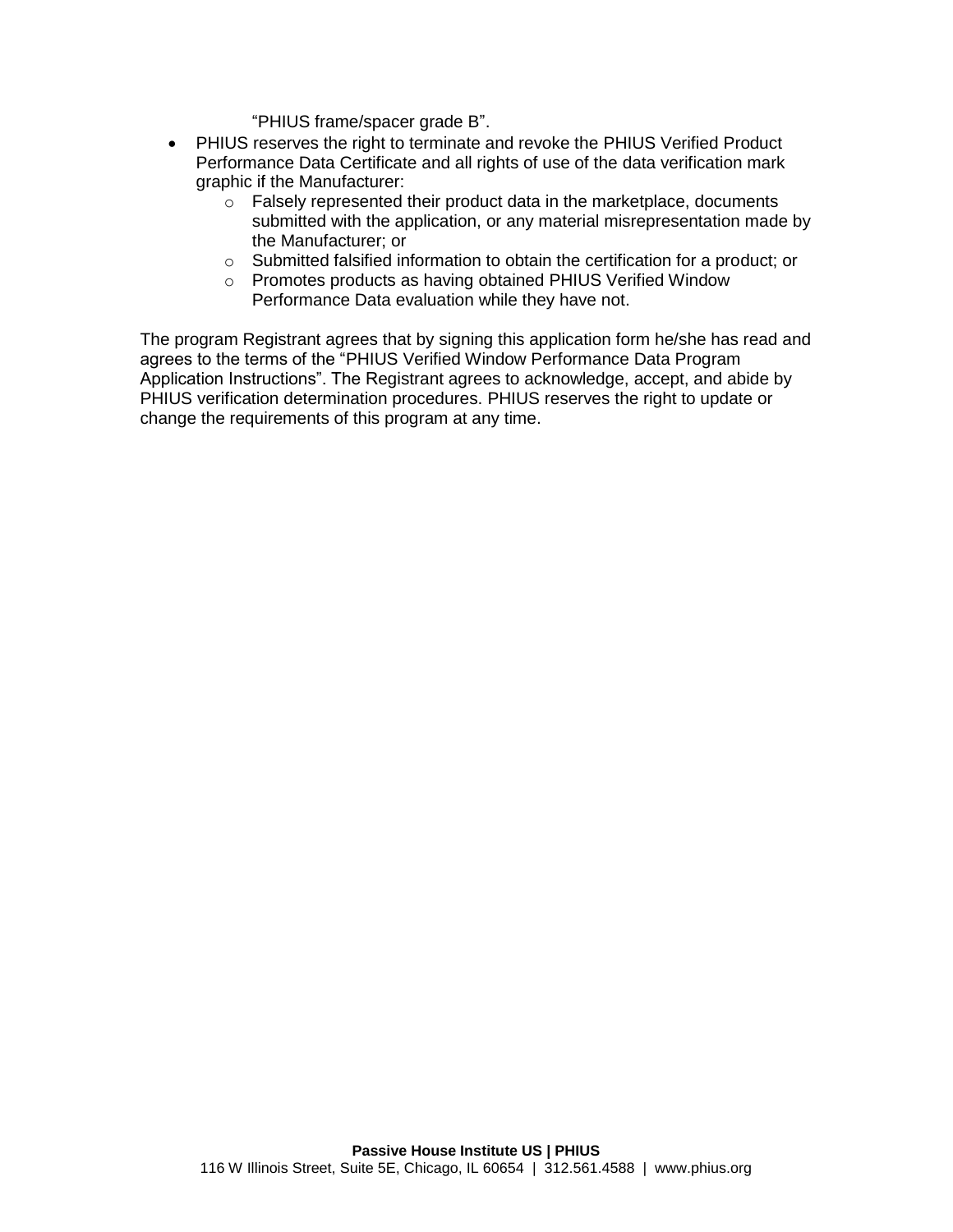## Application to Verify the Performance Data of a Fenestration Product

| Please complete the following fields below:                                                                  |              |                 |  |  |
|--------------------------------------------------------------------------------------------------------------|--------------|-----------------|--|--|
| Manufacturer*                                                                                                |              |                 |  |  |
| Product Name*                                                                                                |              |                 |  |  |
| Representative Contact Person*                                                                               |              |                 |  |  |
| Street Address*                                                                                              |              |                 |  |  |
| City, State, ZIP*                                                                                            |              |                 |  |  |
| Phone*                                                                                                       |              |                 |  |  |
| E-mail*<br>Business email address for Representative<br>Contact Person of Manufacturer required              |              |                 |  |  |
| Please attach Required Documentation (refer to Section 2)                                                    |              |                 |  |  |
| Attached                                                                                                     | Yes $\lceil$ | No <sub>1</sub> |  |  |
| <b>Website URL</b>                                                                                           | http://      |                 |  |  |
| <b>PHAUS Sponsor</b>                                                                                         | Yes          | $No \Box$       |  |  |
| I have read and agree to the terms of the "PHIUS Verified Product Performance Data<br>Program" instructions. |              |                 |  |  |
| Signature*<br>Type "X" to indicate an electronic signature<br>Date*                                          |              |                 |  |  |

\* Required field

This information may be published in the online **PHIUS** Verified Window Performance **[Database](http://www.phius.org/phius-certification-for-buildings-and-products/phius-product-data-certification/find-compare-windows)**